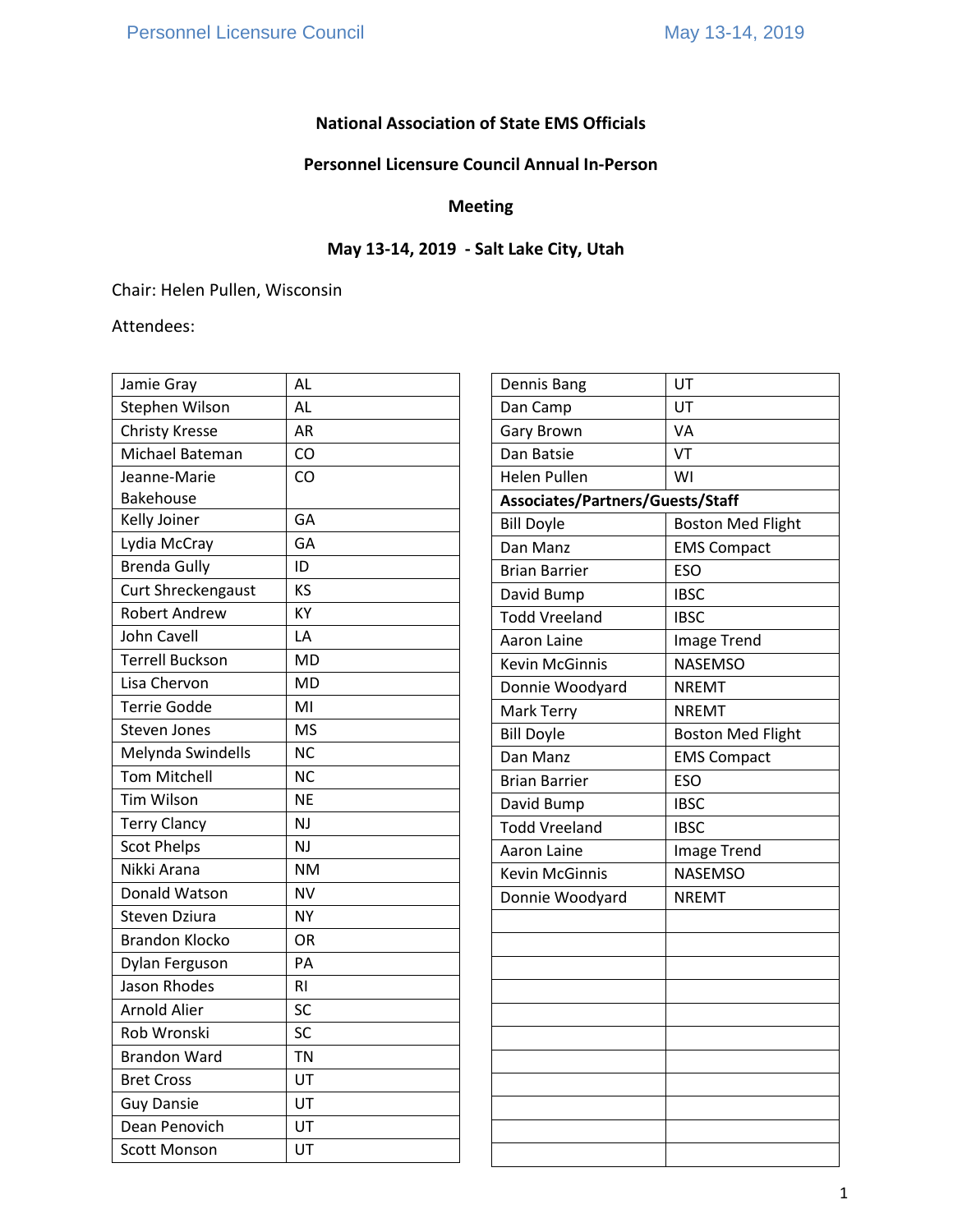## **The meeting was called to order by Helen Pullen at 0830 MST.**

#### **1. WELCOME/INTRODUCTION/AGENDA**

Helen Pullen welcomed all attending and explained the agenda items. Introductions of attendees were taken and roll was taken once by circulated list.

### **2. NATIONAL REGISTRY OF EMTs UPDATE**

Mark Terry reported the following:

- 1. The National Registry is reconfiguring the recertification application. The new application will report continuing education in the five major topic areas instead of more than twenty subtopics. The application will use the 2016 NCCP recertification model.
- 2. The National Registry will debut the State Education Tracking System (SETS) later this year. This website function will allow states to use the National Registry transcript to document state continuing education requirements, reporting back to the state EMS office for relicensure.
- 3. The Board is considering a proposal to eliminate age requirements for National Certification to reduce conflicts with state age requirements for license eligibility.
- 4. The Board is considering a proposal to recognize fellowship trained EMS physicians for NRP certification.
- 5. The Board is considering a resolution that will reinforce "advanced placement" in approved EMS training programs for all other healthcare providers in order to quality for National EMS Certification. This allows qualified educational programs to individually assess the education, training, and experience of healthcare providers to determine the correct mix of required education and testing to qualify for EMS certifications.
- 6. International efforts slowly develop. Advanced placement after individual review is the current model for eligibility in almost all cases. The National Registry is working in partnership with NASEMSO leadership to implement a collaborative review process for programs outside US jurisdictions.
- 7. The National Registry encourages state EMS offices to report state licensure actions to the National Registry. This allows actions on National EMS certification - which can then be shared with other states. This reporting helps to communicate license actions to other licensing jurisdictions.
- 8. The Mark King Initiative (MKI) policy has been updated. Please see the National Registry website for details.
- 9. The National Registry is planning significant efforts on IT improvements, exam changes, and continued competency. Watch for news after the June Board meeting.
- 10. The National Registry is exploring the concept of a national EMS ID number that can tie the identity of EMS providers across national and state databases. This would allow confirmation of the identify of EMS providers without using social security numbers to lessen risks associated with data sharing.

Please contact the National Registry if you have any questions or would like more details. We are very appreciative of the partnership with state EMS officials. Please let us know how we can better help you in the vital role of public protection.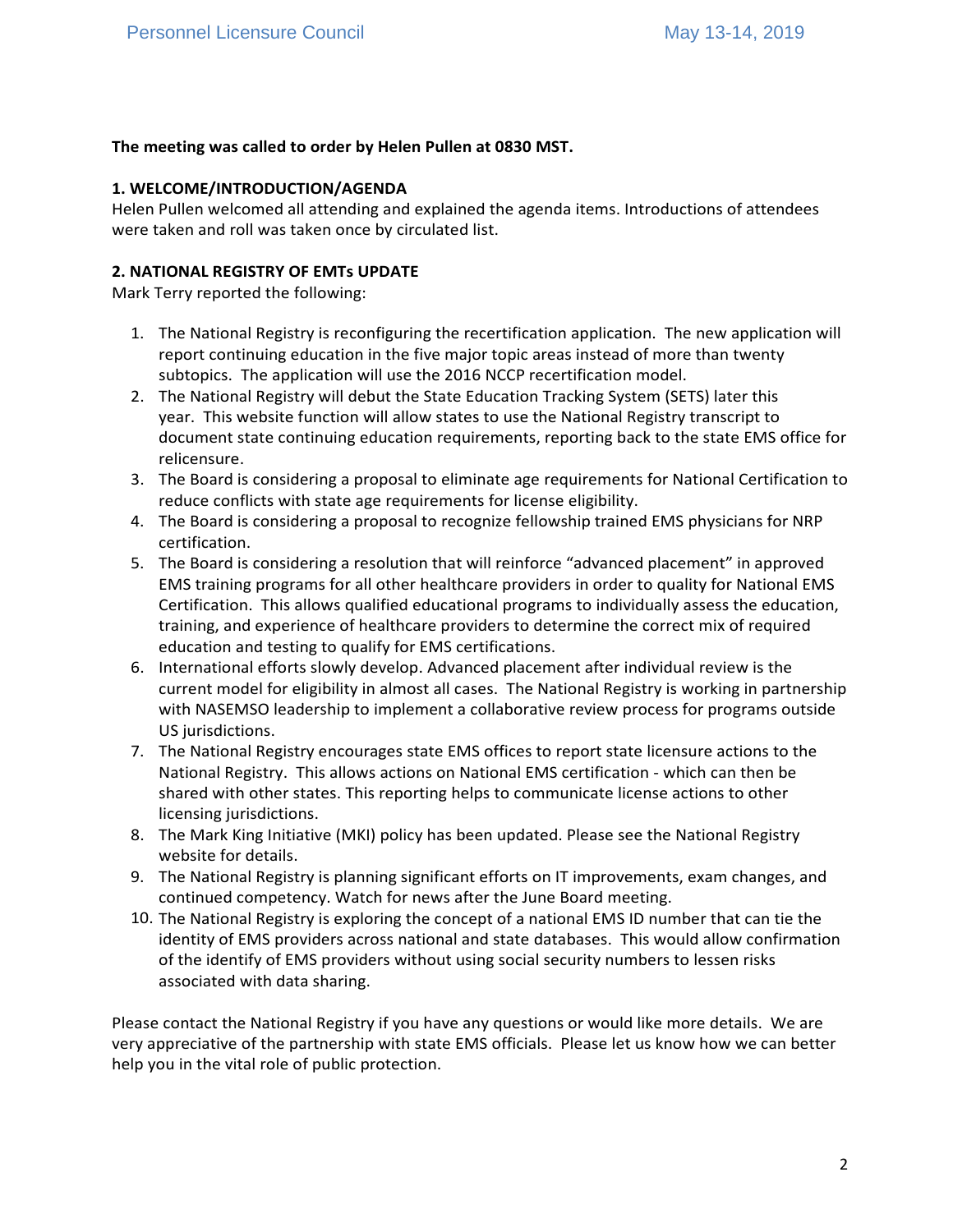## **3. REPLICA/EMS COMPACT UPDATE**

Dan Manz reported that the EMS Compact Annual Meeting is being held in conjunction with this meeting at the NASEMSO meeting's conclusion. This will be a permanent meeting arrangement. On Saturday there will be a public hearing on the Compact proposed rules here that have been developed over the last year. Persons wanting to do so may attend by webinar. The Compact has been ratified in 18 states. Issues were discussed. Dan suggested that cross-border practice may be able to begin by the first quarter 2020.

Dan clarified an issue created by West Virginia's questioning of the constitutionality of "giving away rule-making authority to another party". The U.S. Supreme Court (in W. Virginia vs. Simms) stated that it is permissible for a state to delegate administrative responsibilities including administrative rules to an interstate compact. West Virginia already participates in 50-state and 33-state compacts. It is not unconstitutional in West Virginia or elsewhere to do so.

#### **4. STATE HOT TOPICS**

#### **a. Licensing Software**

States' use of licensing software programs was discussed. Status in this regard in the following states:

| AL             | Image Trend & homegrown                                          |
|----------------|------------------------------------------------------------------|
| <b>AR</b>      | Image Trend                                                      |
| <b>CO</b>      | Image Trend; personnel, educ. recog., air amb. works okay        |
| FL.            | Use two: department-wide software; no changes on fly; inflexible |
| GA             | Homegrown; potentially Image Trend                               |
| IA             | AMANDA; Homegrown department wide                                |
| <b>KS</b>      | Image Trend; down ttime and server issues being worked on        |
| LA             | Used IT for years; now building homegrown                        |
| MA             | Homegrown DOH personnel system; doesn't work well                |
| <b>MD</b>      | Image Trend (down time/speed problems seen)                      |
| MI             | Image Trend last couple of years                                 |
| <b>MS</b>      | <b>Image Trend</b>                                               |
| <b>NC</b>      | In transition; share system w/2 other states                     |
| <b>NE</b>      | Homegrown; RFP out for new system                                |
| <b>NJ</b>      | Homegrown                                                        |
| <b>NM</b>      | SABRE is now horrible; going to Image Trend                      |
| <b>NV</b>      | Image Trend licensure program just started; too early to say     |
| <b>NY</b>      | Homegrown; doing RFP now                                         |
| <b>OR</b>      | Image trend                                                      |
| PA             | <b>Building homegrown</b>                                        |
| R <sub>l</sub> | Department-wide homegrown; not functionally EMS-friendly         |
| <b>SC</b>      | <b>ESO</b>                                                       |
| TN             | Image Trend last 3 months; going okay                            |
| UT             | Image Trend                                                      |
| VA             | Homegrown                                                        |
| WI             | <b>Image Trend</b>                                               |

Helen Pullen reported that when they upgraded the Image Trend platform they needed all new applications and it didn't work well. They used opioid grant money to fix it and added questions on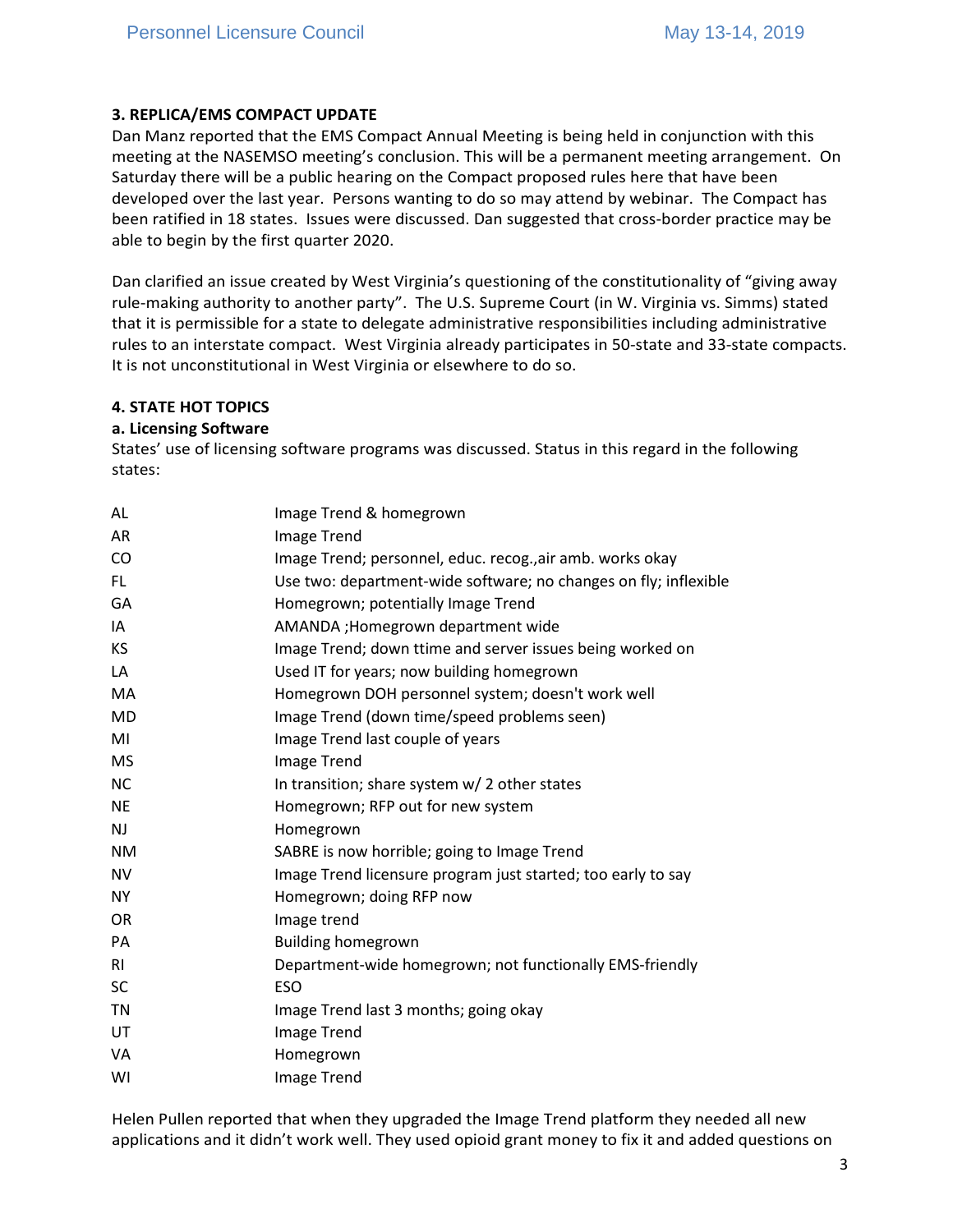their workforce study and got \$250K. Their IT was building on "Cold Fusion" and the change to "DotNet" was an issue, but once straightened out it all works.

Concern was expressed about Image Trend's ability to integrate with Biospatial reporting. Curt Shreckengaust said that it works fairly automatically in Kansas. Other echoed this.

Aaron Laine, from image trend, said that he understands the Image trend issues discussed so far today and that they are working on them.

#### **b. Disciplinary Actions**

Helen Pullen said that Wisconsin has seen "predators" this year, as well as drug diversion issues. She said that one licensee stole over \$400K from a service and didn't lose their license. It was noted that the EMS Compact provides subpoena power state EMS offices may not have now. There was discussion on the impact of marijuana legalization on licensees. No conclusions were reached.

#### **c. Inactive/Impaired Licensees**

Jamie Gray reported that Alabama has developed a policy and procedures regarding inactive licensees as instructors and other roles when they have physical impairments.

#### **d. Interstate Verifications of Licensure**

The Utah staff noted that Utah EMS will effectively have no office with everyone telecommuting. This will create a problem for states that require paper verifications of licensure with raised state seals on them as there will be nobody in Utah to do this. There was brief discussion of the implications, but no conclusions.

#### **e. Losses of EMS Personnel to Other Health Professions**

There was a discussion on doing a survey of our own services on this. This continued into a discussion under agenda item 7 below.

#### **4. PRESENTATIONS**

The Council heard specialty presentations throughout the two days of meetings. These included: a. Drug tampering and the State EMS Office - Special Agent Virginia Keys, USFDA

b. Development of New Psychomotor Exam Processes in Kansas and Louisiana – Curt Shreckengaust (KS) and John Cavell/Gavin Istre (LA)

c. Informational Visit by NASEMSO Leaders Keith Wages, Kyle Thornton, and Dia Gainor

d. CLEAR Training Opportunities – Jodie Butler Markey, Council on Licensure, Enforcement, and Regulation. **Important Note on CLEAR membership:** Cost is only \$205 or \$240 for an EMS agency (one profession licensure). Some thought it was \$2500.

e. Are There Predators Among Us? The Phenomena of Acquaintance Molestation in EMS – Terry Clancy, Ph.D., NRP; New Jersey EMS

f. Georgia Workforce Study – David Newton, Georgia Office of EMS.

#### **5. PLC WORKGROUP ON DEVELOPING AN INSTRUCTIONAL GUIDELINE FOR INVESTIGATIONS**

Curt Shreckengaust presented the product of the workgroup:

- a. State EMS Investigator Instructional Guidelines
- b. Investigation Training Resources

Curt said that the documents are intended as guidance for state ems offices in developing or assessing existing training resources for their needs. They are intended as "plug and play" depending on the needs of the office.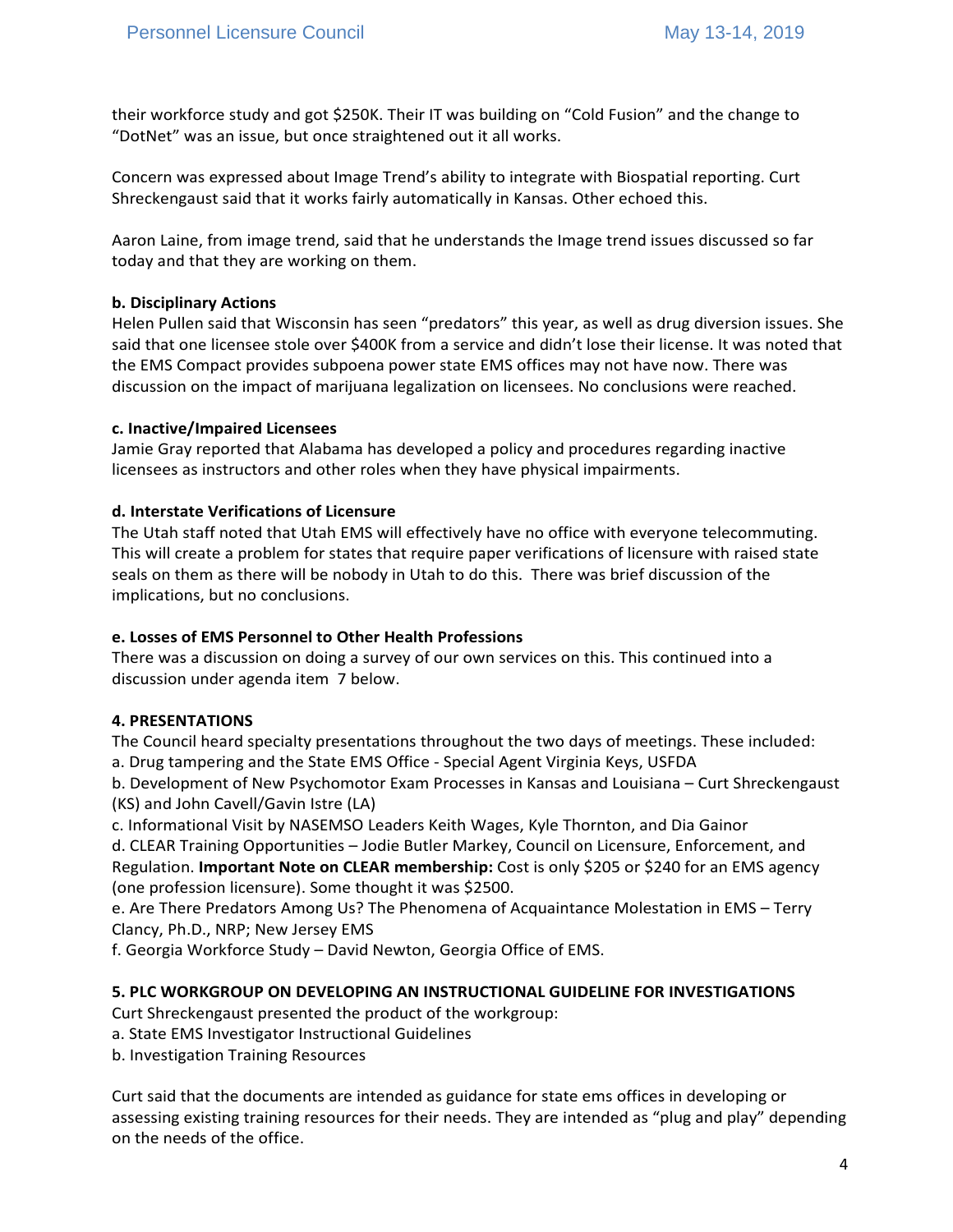**MOTION**: To approve both documents for use by state EMS offices (Gray; Shreckengaust). Passed unanimously.

#### **6. OFFICER ELECTIONS**

After an explanation of the election process by NASEMSO staff, and motions to close individual nominations, the following slate of officers was elected as a group on a **MOTION** (Shreckengaust, Gray):

Chair-Elect: Curt Shreckengaust Secretary: Helen Pullen East Region: Terry Clancy South Region: Steven Jones Great Lakes Region: Helen Pullen Western Plains Region: Brett Cross West Region: Brandon Klocko

Chair-Elect Jamie Gray assumed the chair at the conclusion of the meeting.

## **7. REVIEW OF NASEMSO WORKFORCE DATA DEFINITIONS AND EMS WORKFORCE GUIDELINES DOCUMENTS. DISCUSS HOUSING OF WORKFORCE STUDIES AT NASEMSO**

The group discussed the desirability of the Georgia workforce study and how we might create and reproduce similar work in every state and then perhaps aggregate the data nationally.

Curt Shreckengaust suggested starting with the Georgia and Kansas efforts to see what kind of report we might produce that would be reproducible in all states. Arizona and Ohio efforts should be reviewed as well. The Workforce Data Definitions, but especially the NEMSIS Demographic Dataset should be assessed for utility in this regard.

The group agreed that we should seek to establish a NASEMSO cross-cutting workgroup including: PLC **Directors** Education Committee Rural/JCREC Data Managers Council

Volunteers were solicited: Steven Jones Dylan Ferguson Terrell Buckson Helen Pullen Terrie Godde David Newton

Dia Gainor suggested that they write up the proposal for a cross-cutting workgroup and bring it to the Executive Committee weekly meetings. A small group of volunteers developed a charter for the workgroup.

#### **8. MEETINGS**

**MOTION**: To hold Council meetings every other month beginning in June on fourth Tuesdays